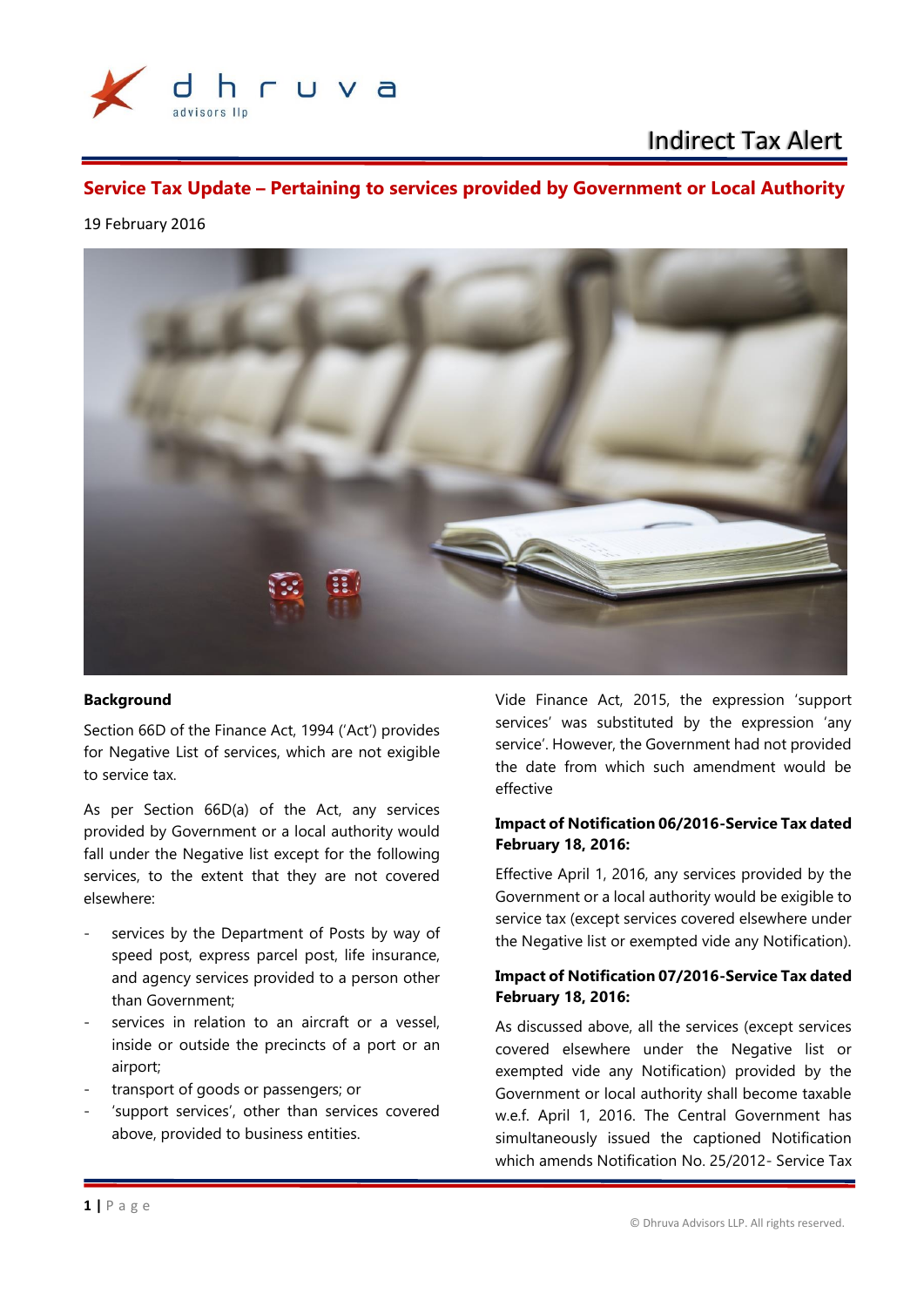

dated June 20, 2012 (Mega Exemption Notification) effective from April 1, 2016, which provides exemption in respect of the services provided by the Government or a local authority, to a business entity with a turnover up to Rs. 10 lakhs in the preceding financial year.

### **Dhruva Comments:**

Prior to the issuance of the aforesaid Notifications, only specified services, including 'support services of business or commerce' provided to business entities, by the Government or local authority were taxable. 'support services of business or commerce' were defined to mean "services provided in relation to business or commerce and includes evaluation of prospective customers, telemarketing, processing of purchase orders and fulfilment services, information and tracking of delivery schedules, managing distribution and logistics, customer relationship management services, accounting and processing of transactions, Operational or administrative assistance in any manner, formulation of customer service and pricing policies, infrastructural support services and other transaction processing".

The aforesaid definition was very vague in its application. The language was therefore amended to cover 'any service' provided by the Government or local authority, except those specified under the Negative list or specifically exempted.

The ramification of this notification is likely to be significant. Government issues different type of licenses, permission, grant rights etc. against consideration. one will have to evaluate whether such licenses, permission, grant of rights etc. would now become exigible to service tax. There could be instances where grant of such rights etc. may be provided without any consideration in exchange for development, construction operation etc. In such cases, it would be relevant to examine how such activities get taxed in light of Valuation Rules.

It may be noted that the liability to pay service tax in such case is on the recipient of the service i.e. the

business entity receiving the service. The term 'business entity' has been defined "to include an association of persons, body of individuals, company or firm but does not include an individual". In view of the aforesaid amendment, business entities would have to determine whether the services provided are liable to be taxed or not, and accordingly pay service tax under reverse charge mechanism. However, individuals receiving services will not be liable to pay service tax under reverse charge.

Further, a marginal relief has been provided vide Notification No. 07/2016, which grants exemption in respect of services provided by the Government or a local authority, to a business entity with a turnover up to Rs. 10 lakhs in the preceding financial year. It is though expected that these limits will get revised if the Government increases the threshold limit for payment of service tax to Rs. 25 Lacs as contemplated in the Budget of 2016.